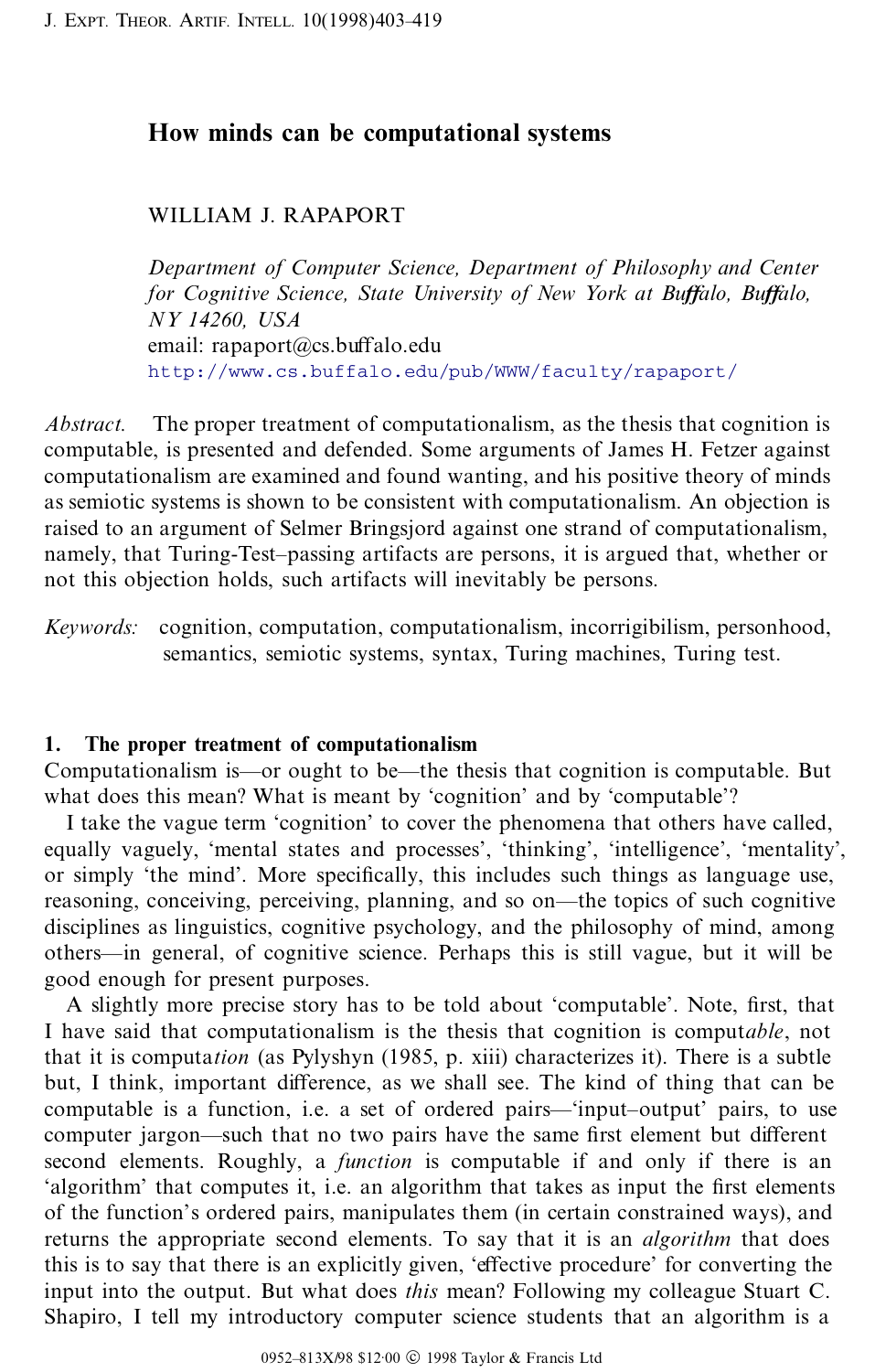procedure for solving a problem such that: (a) it is unambiguous for the computer or human who will execute it, i.e. all steps of the procedure must be clear and well-defined for the executor, and (b) it is effective, i.e. it must eventually halt and it must be correct. ((a) and (b) are the constraints alluded to above.) However, to be mathematically precise, an algorithm is—following Church's Thesis—a Turingmachine program (or a recursive function, or a lambda expression, or any one of the other, logically equivalent models of computation, for an excellent historical discussion of the interrelationships of these concepts, see Soare (1996)). We'll return to this notion in more detail, below.

Thus, to say that cognition is computable is to say that there is an algorithm more likely, a collection of interrelated algorithms—that computes it. So, what does it mean to say that something `computes cognition'? If mental (or psychological) behaviour can be characterized in input-output terms as, perhaps, stimulus-response pairs, then—assuming the set of such pairs is a function (or several functions) cognition is computable if and only if there is an algorithm (or a collection of algorithms) that computes this function (or functions). Another way to say this is to say that cognition is a recursive function (or a set of recursive functions) (cf. Shapiro 1992, p. 54, 1995, p. 517).

But note that it is quite possible, according to this characterization of computationalism, for cognition itself—for mental states and processes, or brain states and processes—not to *be* a computation, i.e. not to *be* the execution of an algorithm. After all, a computable function need not be given as a computation: it might just be a set of input-output pairs. Arguably, such a set is a trivial computation: a table look-up. But there are other phenomena that are, or may be, computable but not computations. One standard kind of example is illustrated by the solar system, which, arguably, computes Kepler's laws. However, it could also be said that it is Kepler's laws that are computable and that describe the behaviour of the solar system, yet the solar system does not compute them, i.e. the behaviour of the solar system is not a computation, even though its behaviour is computable. In theory, a device could convert input into output in some mysterious, or causal but not computational, way, yet be such that the function that is its input-output description is computable. Perhaps the mind works this way: mental states and processes—i.e. cognition—may be computable but not computed. And similarly for the brain. That is, possibly there are minds—i.e. systems that have the input-output behaviour of cognition—that accomplish it *non*-algorithmically (and maybe human minds are like this.) Personally, I do not believe that this is the case, but it is possible—and it is consistent with computationalism properly treated.

However, if cognition *is* thus comput*able*, then any (physical) device that *did* perform cognitive computations would exhibit cognition. It *would* think. And *it* would do so even if *we* (human) cognitive agents did *not* perform cognitive *computations*.

So, is computationalism true? I do not *know*, but I believe so. For one thing, I have not seen any good arguments against it—people such as Dreyfus, Penrose, and Searle notwithstanding. It is not that these people are necessarily wrong. It is just that I do not think that this is the sort of issue that is ready to be refuted by an inprinciple argument. It may well be the case that some—maybe even all—aspects of cognition are not computable. But I take the goal of computational cognitive science to be the investigation of the extent to which—and the ways in which—cognition *is* computable. And I take computationalism—understood now as the thesis that *all* cognition is computable—to be its working hypothesis. In fact, much of cognition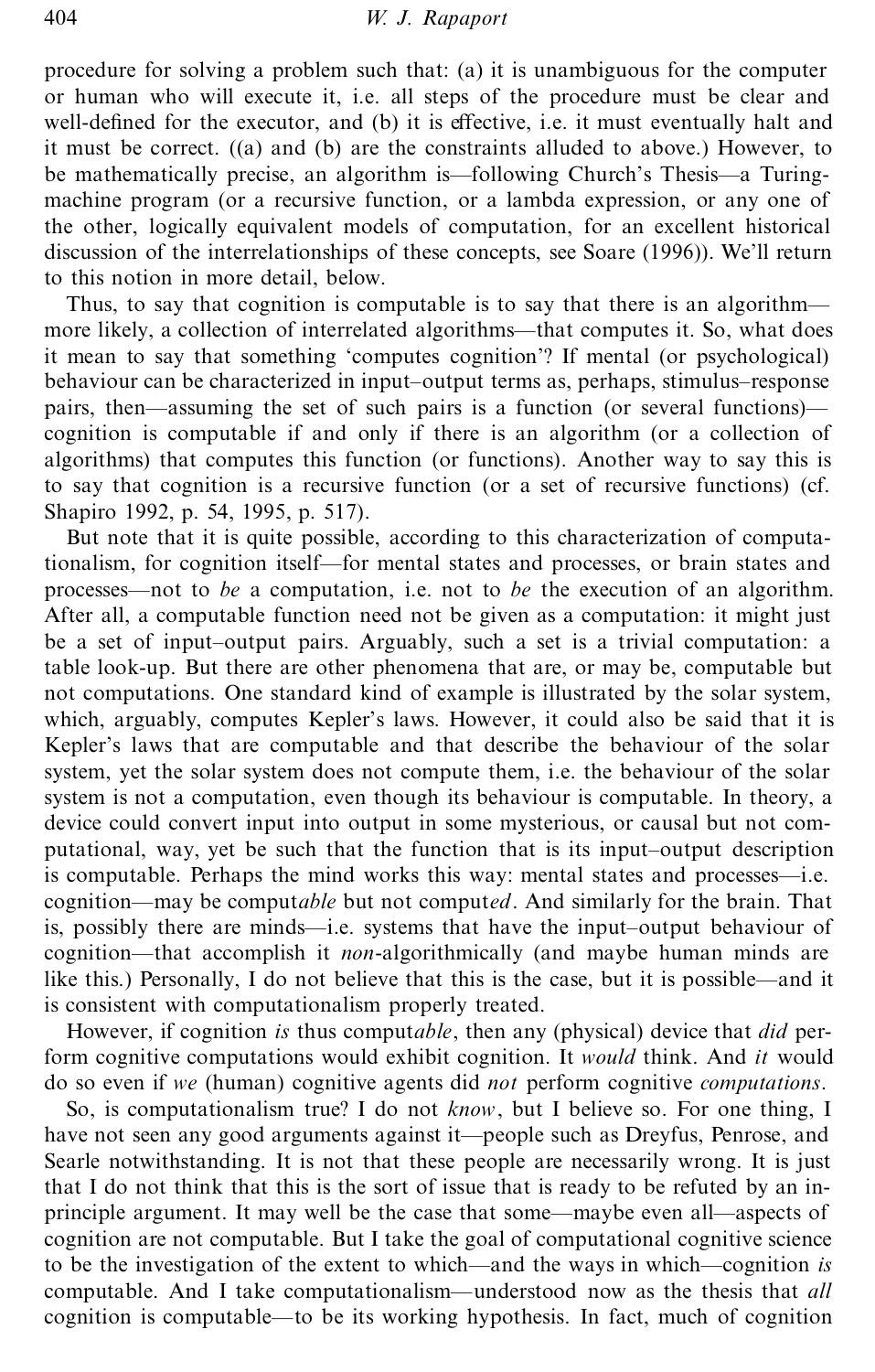*is known to be* computable: most reasoning is—including first-order, default, and non-monotonic logics, belief revision, as well as searching and game playing. Much of language is. Significant aspects of visual perception, planning, and acting are. What we should do is to see how much of cognition can be computed. The history of computational cognitive science is much too short for us to give up on it yet.

Is computationalism as I have characterized it trivial? Quite the contrary, for it needs to be *demonstrated* that the cognitive functions are computable, and to do this, we need to devise appropriate algorithms. This is by no means a trivial task, as the history of AI has shown. The central question of cognitive science, as I and many other computational cognitive scientists see it, is not (merely): how is human cognition accomplished? Human cognition may, for all we know, not be accomplished computationally. Rather, the central question is the more Kantian one: how is cognition possible? Computationalism properly treated is the hypothesis that cognition can be accomplished computationally, i.e. that it is computable.

### **2. Fetzer's treatment of computationalism**

In `Mental Algorithms', Fetzer (1994) asks whether minds are computational systems, and there, as well as in 'People Are Not Computers' (Fetzer 1998), $<sup>1</sup>$  he answers in the</sup> negative. I believe that there are (or will be, in the golden age of cognitive science) some computational systems that are minds, and I believe that mentality (cognition) is comput*able*. But, as we have seen, the computationalist should also be willing to believe that it is possible that not all minds are computational systems *if* by that is meant that possibly not all minds *behave* computationally.

Thus, it is misleading for Fetzer to say that `the idea that human thought *requires* the execution of mental algorithms appears to provide a foundation for research programs in cognitive science' (Fetzer 1994, p. 1, my italics). Rather, what provides the foundation is the idea that thought in general (and human thought in particular) can be explained (or described, or accounted for) in terms of algorithms (call them `mental algorithms' if you will). As I noted, this is, or can be seen as, an elaboration of behaviourism: *behaviourism* was concerned with describing human thought in stimulus–response terms (i.e. input–output terms) and only those. *Cognitivism* posits processes that mediate the stimulus (input) with the response (output). And *computational* cognitivism posits that those processes are computable (cf. Rapaport 1993).

Let's consider the notion of an algorithm in a bit more detail. It is difficult to talk about what an algorithm is, since the notion is an informal one. What licenses its use is Church's Thesis, the fact that all formal explications of the informal notion have turned out to be logically equivalent, thus giving support to its being more than just an intuitively plausible idea. I offered one informal specification above, due to Shapiro. Fetzer offers two variants: (1) 'algorithms . . . are definite (you always get an answer), reliable (you always get a correct answer), and completable (you always get a correct answer in a finite interval of time)' (Fetzer 1994, p. 4)<sup>2</sup> and (2) `algorithms are . . . completely reliable . . . procedures . . . that can be carried out in a finite number of steps to solve a problem' (Fetzer 1998, p. 375). In all three cases, the informal notion of algorithm is a relative one: an algorithm is an algorithm *for* a problem or question. Thus, if an alleged algorithm for some problem *P* fails to solve *P* correctly, it fails to be an algorithm *for P*. However, it does not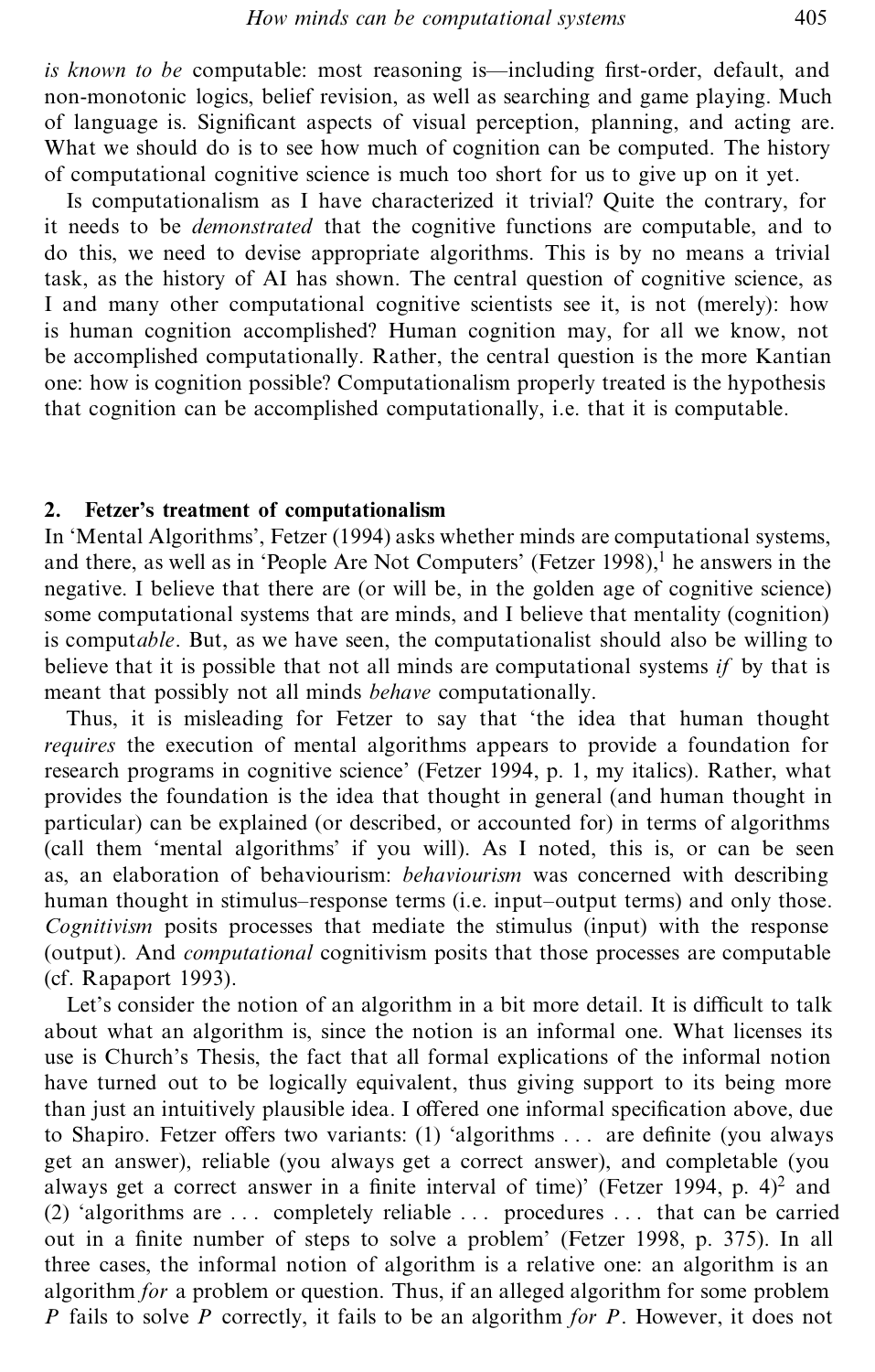necessarily thereby fail to be an *algorithm*, for it may be an algorithm for some other problem P'.

This is where the notion of a 'heuristic' enters. Consider an AI program that uses heuristic game-playing techniques to play chess. It may not always make the 'best' move, but if it makes a move that is 'good enough', that will suffice for the purposes of playing chess. Yet it is an *algorithm* that does this, not the algorithm you thought it was, perhaps, but an algorithm nonetheless. A *heuristic for problem P* can be defined as an *algorithm* for some problem *P'*, where the solution to *P'* is 'good enough' as a solution to  $P$  (cf. Korf 1992, Shapiro 1992, pp. 54–55, Findler 1993, Herman 1993, and Korfhage 1993.) Thus, to argue, as Fetzer (1994, p. 6) does, that computationalism is false to the extent that it relies on heuristics `rather' than algorithms is to set up a false dichotomy: the heuristics that AI researchers and computational cognitive scientists use *are* algorithms. In fact, in AI we do not need guaranteed solutions at all, just algorithmic processes that are cognitive. It is best to stick to the Turing-machine analysis of `algorithm' (i.e. of computation) and omit any reference to the problem for which an algorithm is designed. What is important for computationalism properly treated is whether cognitive processes are algorithmic (i.e. computable) in the Turing-machine sense.

Are there functions that are intuitively algorithmic but are not recursive or Turingcomputable? Fetzer cites Cleland (1993), who `appeals to a class of \mundane functions", which includes recipes for cooking and directions for assembling devices, as examples of effective procedures that are not Turing computable', because they manipulate `things rather than numerals' (Fetzer 1994, p. 15). However, this takes the standard introduction-to-computer-science analogy for an algorithm and tries to make more of it than is there. The computationalist's point is not that cooking, for example, is algorithmic in the sense that the recipe is an algorithm to be 'followed' (and, incidentally, computers do not `follow' algorithms, they *execute* them) but that cooking is the *result* of algorithmic processes: I can write a very complex program for a robot who will plan and execute the preparation of dinner in an algorithmic fashion, even using `pinches' of salt, but the recipe is not an algorithm. A suitably-programmed Turing machine *can* cook (or so the working hypothesis of computational cognitive science would have it).

But is *all* of cognition algorithmic? Fetzer makes two claims that reveal, I think, a serious misunderstanding of the computational cognitive enterprise:

The strongest possible version of the computational conception would therefore appear to incorporate the following claims: that all thinking is reasoning, that all reasoning is reckoning, that all reckoning is computation, and that the boundaries of computability are the boundaries of thought. Thus understood, the thesis is elegant and precise, but it also appears to suffer from at least one fatal flaw: it is (fairly obviously, I think) untrue! The boundaries of thought are vastly broader than those of reasoning, as the exercise of imagination and conjecture demonstrates. Dreams and daydreams are conspicuous examples of non-computationalthought processes. (Fetzer 1994, p. 5, cf. 1998, p. 381)

The first claim, that all thinking is reasoning, is a red herring. I agree with Fetzer that `the boundaries of thought are vastly broader than those of *reasoning*': when I recall a pleasant afternoon spent playing with my son, I am not *reasoning* (there are no premises or conclusions), but  $\overline{I}$  *am* thinking, and—the computationalist maintains—my thinking is computable. In this case, my recollection (my reverie, if you will) is the result of a computable (i.e. algorithmic) mental process.

However, a slight amendment to Fetzer's slippery slope makes me willing to slide down it: although *not* all thinking is *reasoning*, all reasoning *is* reckoning, all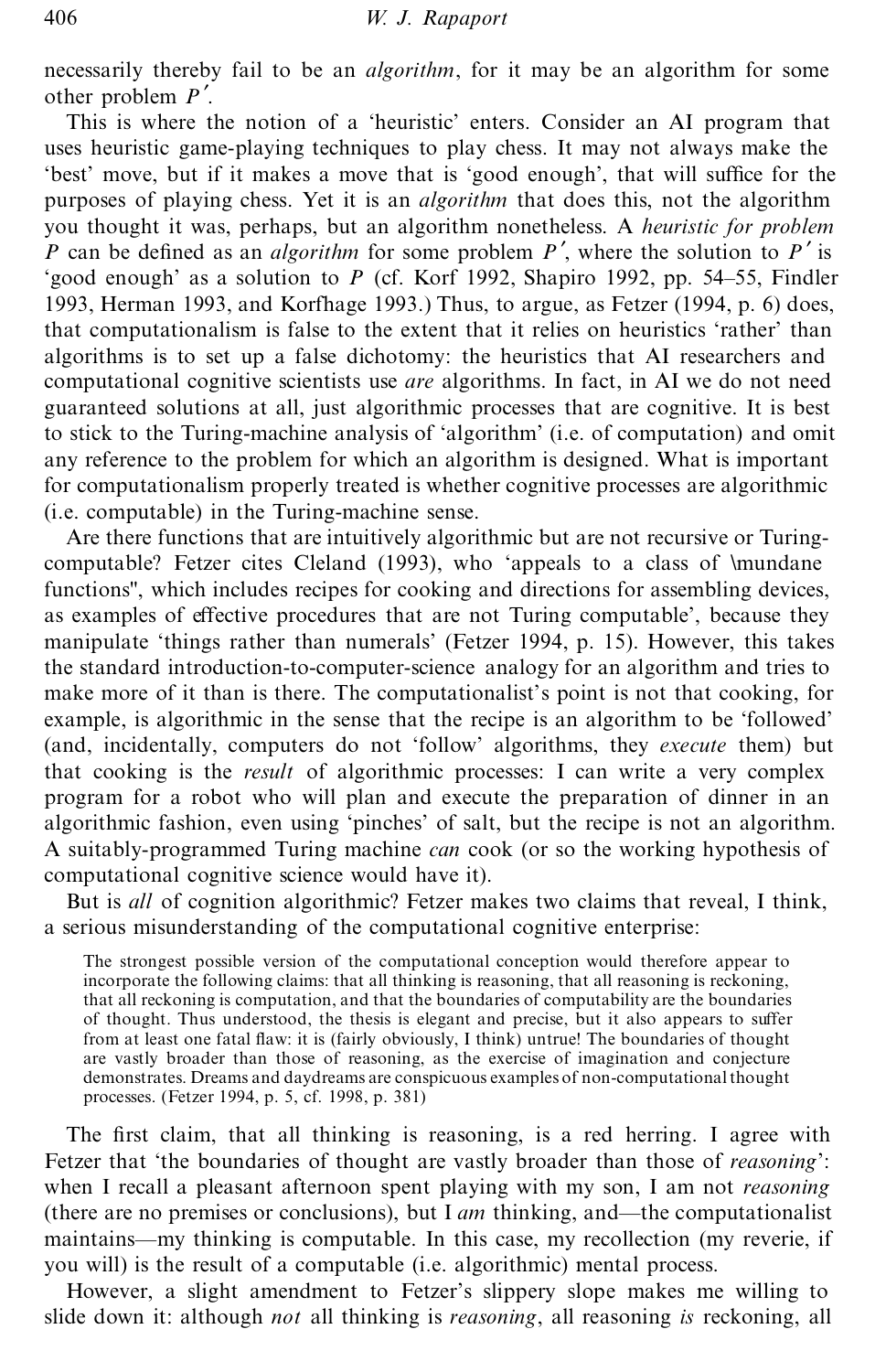*thinking* (*including* reckoning) is comput*able*, and the boundaries of computability *are* the boundaries of thought.

This last point is also disputed by Fetzer, who says that 'computability does not define the boundaries of thought. The execution of mental algorithms appears to be no more than one special kind of thinking' (Fetzer 1994, p. 2). On the working hypothesis that all thinking is computable, computability *does* define the boundaries of thought, and even if mental algorithms are *just* `a special kind of thinking', they are an *important* kind, because systems other than humans can execute them, and these systems can thus be said to think. But the computationalist should, as noted, be willing to recognize the possibility that actual thinkings, even though comput*able*, might not take place by computation.<sup>3</sup> In *that* sense, I can agree with Fetzer.<sup>4</sup> But this is merely to say that some acts of thinking might be comput*able* but not carried out computationally.

The notion of 'boundaries', however, is a slippery one. An analogy might clarify this. The distance between locations  $A$  and  $B$  might be 'drivable'—i.e. one can get from *A* to *B* by driving. But it might also be 'walkable'—i.e. one can get from *A* to *B* by walking (cf. McCarthy 1968 (see reference for reprint version 1985, p. 300)). If any two locations are drivable *but also walkable*, then in one sense drivability does *not* de fine the boundaries of getting from any  $A$  to any  $B$ , because it is *also* walkable. Yet, in another sense, drivability *does* define the boundaries: any two locations *are* drivable.

The second mistaken claim concerns dreaming. To say that dreams are not computational (Fetzer 1998, p. 379) because they themselves do not compute any (interesting) functions, or because they are not heuristics, or because `they have no definite starting point and no definite stopping point' (Fetzer 1998, p. 379) is beside the point. The point is that (or whether) there are computational processes that can *result* in dreams. In fact, this point holds for all mental states and processes: the question is not whether a particular mental state or process is itself an algorithm that computes something, but whether there are algorithms that result in that mental state or process.

Dreams, in any case, are a bad example, since neuroscientists are not really sure what they are or what purposes they serve. My understanding is that they result from possibly random neuron firings that take place when we sleep and that are interpreted *by us as if* they were due to external causes.<sup>5</sup> Suppose for the sake of argument that this is the case. Then, insofar as our ordinary interpretations of neuron firings in non-dreamlike situations are computable, so are dreams.

What about 'a certain look, a friendly smile, a familiar scent [that] can trigger enormously varied associations of thoughts under what appear to be the same relevant conditions' (Fetzer 1994, p. 13) or 'the associative character of ordinary thought' (as exemplified in the stream-of-consciousness 'Cornish Game Clams' example (Fetzer 1998, pp. 385–387))? Fetzer says 'that these thought processes do not satisfy the computational conception and therefore properly count against it' (Fetzer 1998, p. 387). Again, however, what computationalism properly treated says is, not that such thoughts *are algorithms*, but that they *can be* the *results* of algorithms. Programs like Racter arguably behave in this associative way, yet are computational, and spreading-activation theories of associationist thinking can account for this behaviour computationally (cf. Quillian 1967). And, of course, `what *appear* to be the same relevant conditions' may in fact be *different* ones.

Instead of algorithms, some writers on computationalism, such as Haugeland (1985), talk about 'automatic formal systems'—essentially, syntactic, i.e. symbol-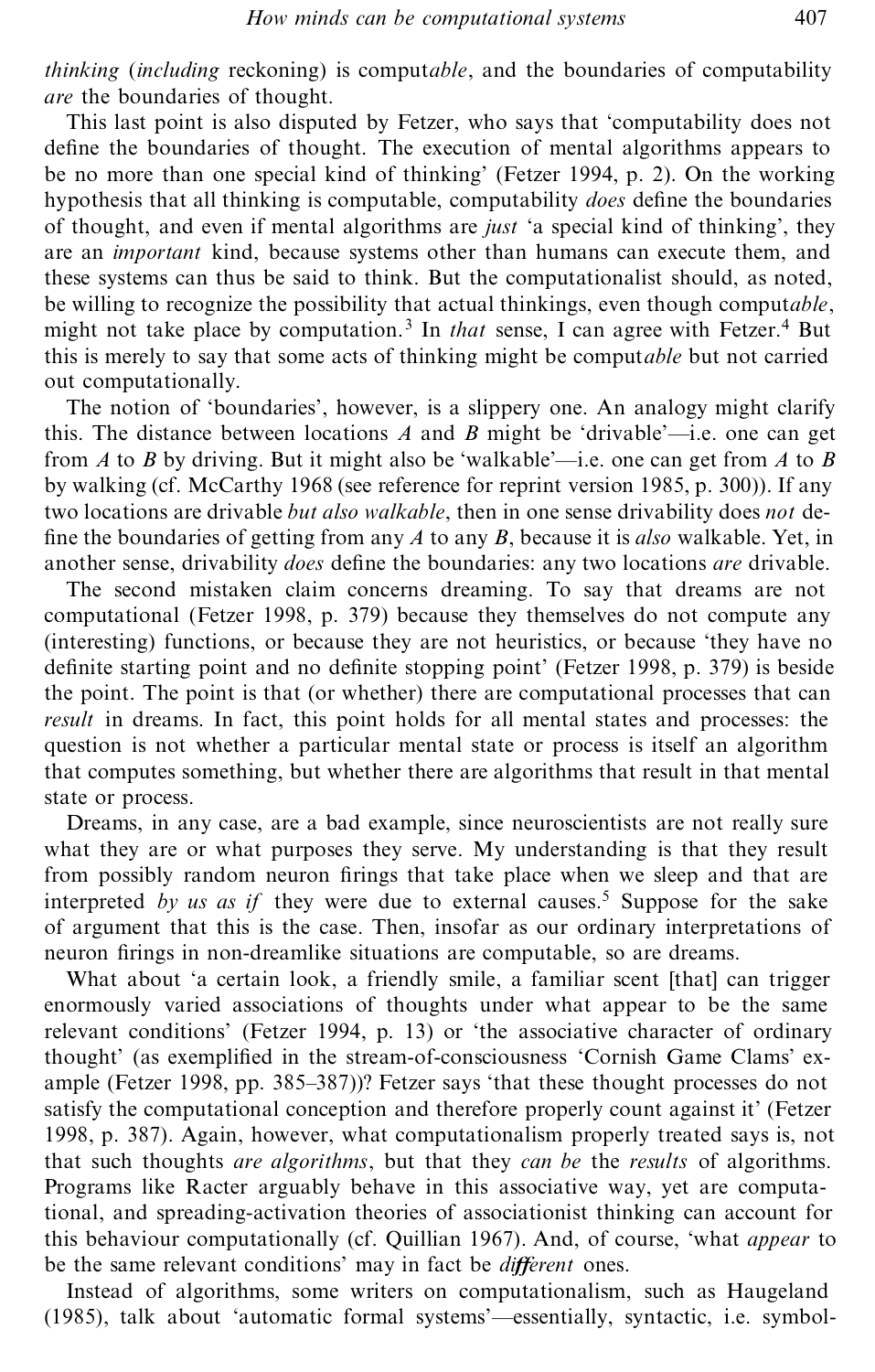manipulation, systems (cf. Fetzer 1994, pp. 2 $-3$ ). Fetzer says that 'what turns a purely formal system into a cognitive system ... is the existence of an \interpretation" in relation to which the well-formed formulae, axioms, and theorems of that formal system become meaningful and either true or false' (Fetzer 1994, pp.  $2-3$ ). That is *one* way of turning a syntactic system into a cognitive one. But it is important to see that this is an external, third-person attribution of cognition to the system, for it is an external agent that provides the interpretation (cf. Rapaport 1988). This is one aspect of Dennett's  $(1971)$  'intentional stance'.

But another way of turning a syntactic system into a cognitive one—as I have argued in `Syntactic Semantics' and `Understanding Understanding' (Rapaport 1988,  $1995$ —is to ensure that the formal system is sufficiently rich and has some inputoutput connections with the external world. (The `some' hedge is to allow for cases of 'handicapped' humans, cf. Maloney (1987, 1989, Ch. 5) and Shapiro (1995, pp.  $521-$ 522).) Such a rich syntactic system need have no interpretation externally imposed on it. Syntax can give rise to semantics of a holistic, conceptual-role variety. Most likely, some of the formal system's internal symbols (or terms of its language of thought, or nodes of its semantic network) would be internal representations of external entities, causally produced therefrom by perception. And others of its internal symbols (or terms, or nodes) would be concepts of those perceptually-produced symbols. As I argue in `Understanding Understanding' (Rapaport 1995), these would be the system's internal interpretations of the other symbols. This would be the system's first-person 'interpretation' of its own symbols.

Fetzer would probably not agree with my analysis of syntax and semantics. Unfortunately, he does not provide arguments for claims such as the following:

When ... marks [that form the basis for the operation of a causal system without having any meaning for the system] are envisioned as *syntax*, . . . they are viewed as the . . . bearers of meaning, which presupposes a point of view. In this sense, syntax *is* relative to an interpretation, interpreter or mind.

It is the potential to sustain an interpretation that qualifies marks as elements of a formal system . . . . (Fetzer 1994, p. 14.)

But *why* is syntax thus relative? *Who* 'views' the marks as 'bearers of meaning'? And why do the marks of a formal system need 'the potential to sustain an interpretation'? The only way I will grant this without argument is if we allow the system itself to provide its own interpretation, by allowing it to map some marks into others, which are `understood' by the system in some primitive way. This process of self-interpretation, however, turns out to be purely syntactic and computable (see Rapaport 1995 for elaboration).

Let me now turn to Fetzer's positive theory, that minds are not computational systems but *semiotic* systems (Fetzer 1994, p. 17). A semiotic system, according to Fetzer, is something 'for which something can stand for something else in some respect or other' (Fetzer 1994, p. 17). Thus, a semiotic system consists of three entities and three relations: the three entities are a sign, a sign user (e.g. a mind), and what the sign stands for. The sign could be either an `icon' (which resembles what it stands for), an 'index' (which causes or is an effect of what it stands for), or else a `symbol' (which is conventionally associated with what it stands for). None are `merely syntactical marks', i.e. ` \symbols" in the computational sense' (Fetzer 1994, p. 17). As for the three relations, the sign and what it stands for participate in a 'grounding' relation, the sign and its user participate in a 'causal' relation, and all three participate in an `interpretant' relation.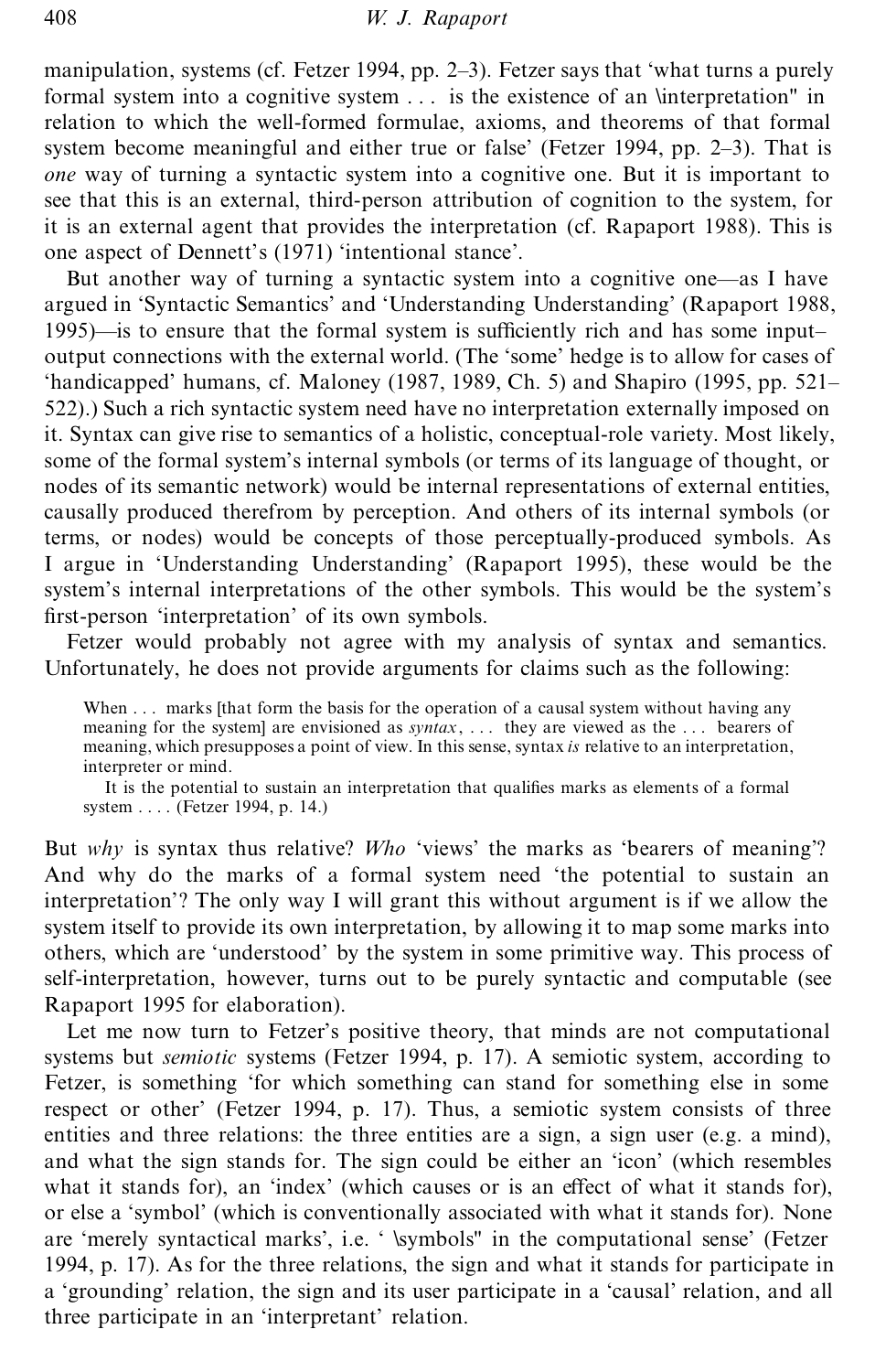If minds are semiotic systems, and semiotic systems are not computational, then neither are minds. Fetzer gives two reasons for the second premise: [1] `*the same sign* may be variously viewed as an icon  $\dots$ , as an index  $\dots$ , or as a symbol  $\dots$ , and . . . [2] *inductive reasoning* employing heuristics . . . , which are usually reliable but by no means effective procedures, appears to be fundamental to our survival' (Fetzer 1994, pp. 17 $-18$ ). But, in the first case, I fail to see what the ambiguity of signs has to do with not being computational. And, in the second case, heuristics *are*, as we have seen, effective procedures. In addition, computational theories of inductive reasoning are a major research area in AI (cf. Angluin and Smith 1992 and Muggleton and Page (in press)). So what are the details of Fetzer's arguments?

Consider Fetzer's figure 1 (Fetzer 1994, p. 19), reproduced here as figure 1. It raises more questions than it answers: what is the causation relation between sign-user *z* and sign *S*? Which causes which? What is the grounding relation between sign *S* and thing *x* that *S* stands for? The diagram suggests that sign *S* is grounded by thing *x* that it stands for, which, in turn, suggests that the two binary relations `is grounded by' and `stands for' are the same. But Fetzer says that sign *S* stands for thing *x for* sign-user *z*, which is a 3-place relation that is not shown or easily showable in figure 1. What is shown instead is a binary 'interpretant' relation between sign-user *z* and thing *x*, yet earlier we were told that the interpretant relation was a 3-place one. I offer a slightly clearer diagram in figure 2.

So why are semiotic systems and computational systems disjoint?

. . . the marks that are manipulated by means of programs might be meaningful for the *users of* that system . . . but are not therefore meaningful for use **by** that system itself. (Fetzer 1998, p. 375, my boldface, cf. Fetzer 1998, p. 383.)

But why are they not meaningful for the system? I have argued in `Syntactic Semantics' and `Understanding Understanding' that with enough structure, they *can* be meaningful for the system. For example, consider a program that (a) computes the greatest common divisor of two natural numbers, (b) that has a `knowledge base' of information about arithmetic and about what a greatest common divisor is, and (c) that has natural-language competence (i.e. the ability to interact with the user in natural language, cf. Shapiro and Rapaport (1991)). Such an AI program can be asked what it is doing and how it does it, it can answer that it is computing greatest common divisors, and it can explain what they are and how it computes them, in exactly the same sort of way that a human student who has just learned



Figure 1. Fetzer's diagram of a semiotic system (from Fetzer 1998, p. 384).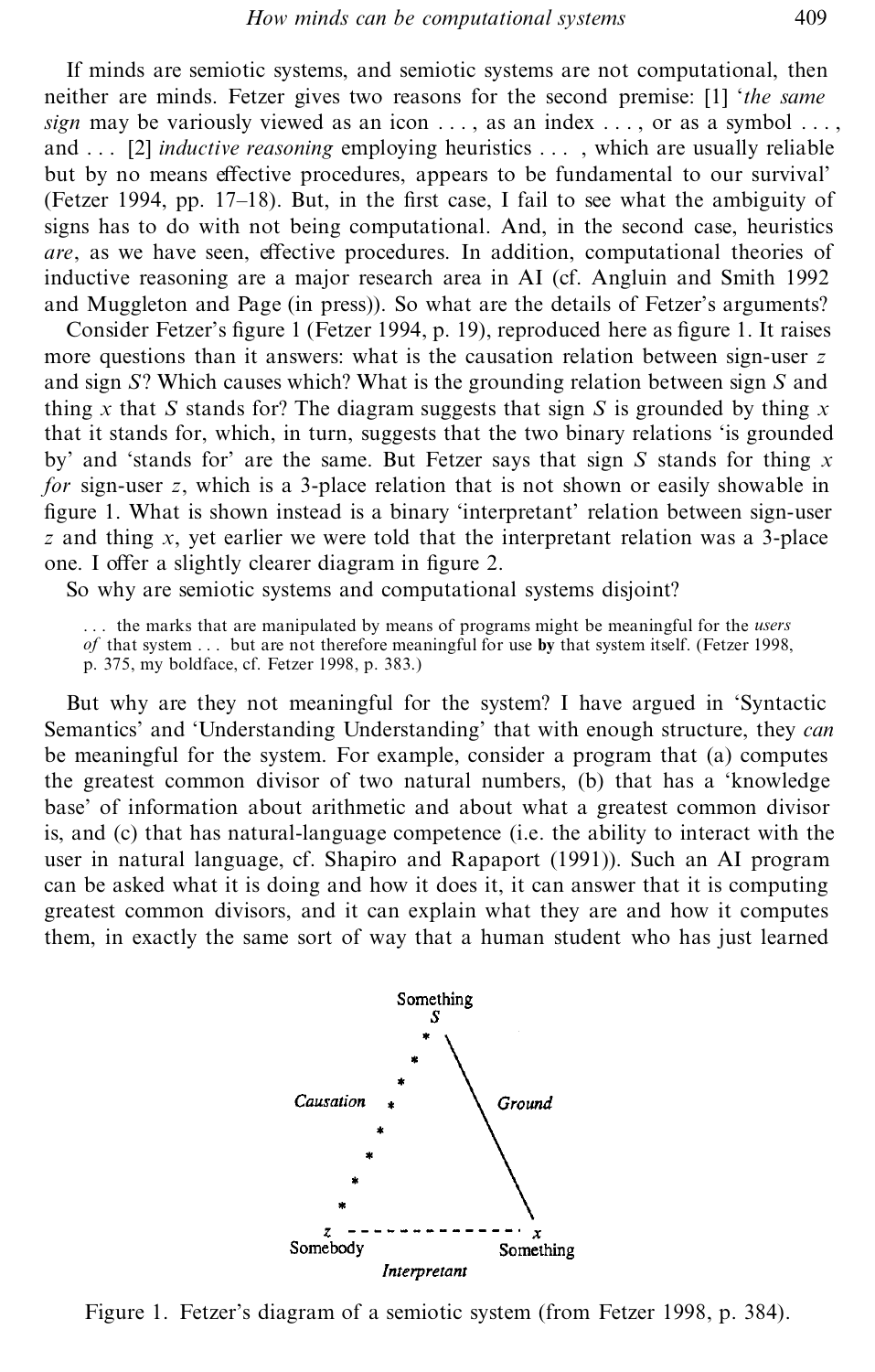how to compute them can answer these questions. Not only does the user of such a system ascribe an interpretation *to* it, according to which the *user* says that the system is computing greatest common divisors, but the system *itself* can be said to `understand' what it is doing. It could even turn around and ascribe *to the user* an interpretation of the *user's* greatest-common-divisor-computing behaviour!

Such a possibility shows that it is incorrect to say, as Fetzer does, that 'the marks' ... are not ... meaningful for use by that system itself'. Fetzer says that this is because the `grounding relationship between these marks and that for which they stand' is absent (Fetzer 1994, p. 18). But why is it absent in, say, my greatestcommon-divisor-computing computational agent but not in the human student who computes greatest common divisors? And does Fetzer really think that it is the *grounding* relation that is absent, or rather the relation of sign *S* standing for thing *x for computer z* that is absent? It would seem that the point he wants to make is that although sign *S* might stand for thing *x*, it does not do so for the computer *z*, but only for a human user of the computer.

At this point, Fetzer refers to his figure 2 (reproduced here as figure 3), which is supposed to be like figure 1 except that the grounding relation between sign  $S$  and thing *x* is missing. But there are other differences: sign *S* is now called an 'input', thing *x* is called an 'output', and sign-user *z* is called a program—presumably, a program for a mental algorithm. But who ever said that `the marks by means of which' digital computers 'operate' are only the input? Or that what they stand for are the output? (And, anyway, what does it mean for sign *S* to stand for thing *x* yet not be grounded by *x*?)

Consider Cassie, a computational cognitive agent implemented in the SNePS knowledge-representation and reasoning system by our research group at SUNY Buffalo (Shapiro and Rapaport 1987). As a reader of narratives, Cassie's input is English sentences (Shapiro and Rapaport 1995). Her output is other English sentences expressing her understanding of the input or answering a question that was input. The marks by means of which Cassie operates are not these sentences, but



Figure 2. Another diagram of a semiotic system: sign-user *z* causes sign *S*, thing *x* grounds sign *S*, and the 3-place interpretant relation is that sign *S* stands for thing *x* for sign-user *z*.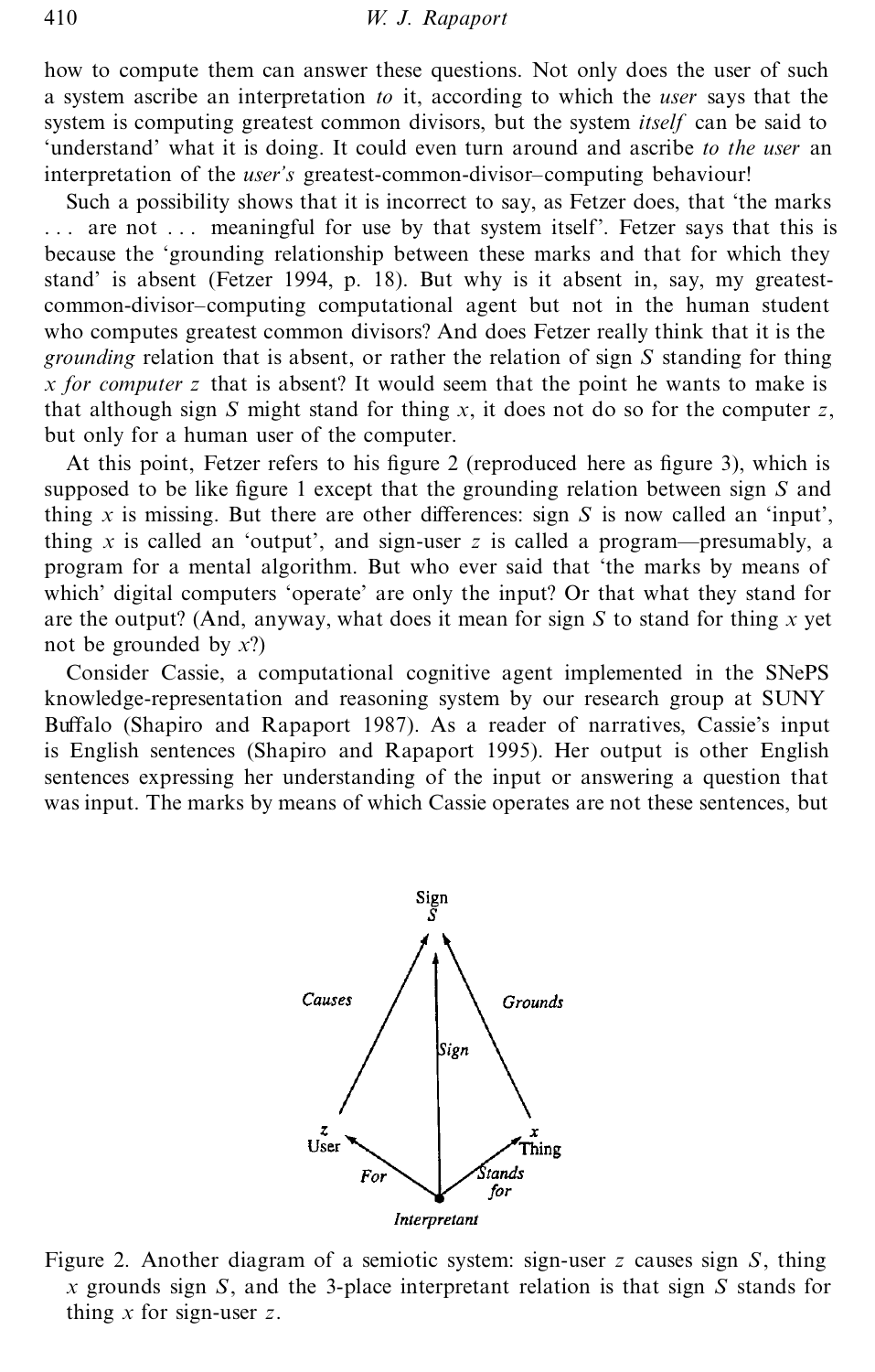the nodes of her internal semantic-network `mind'. They are not the input (though they may be causally produced by the input).

Do these marks mean anything? Yes: some of them stand for, or are grounded by, whatever in the external world caused them to be built. But Cassie can have no direct access to such external things, so this is not what they mean *for her*. Do they mean anything for Cassie? Again, yes: their meaning for her is their location in Cassie's entire semantic network. Insofar as some of these marks are directly caused by external objects, and others are concepts of those marks, then those others stand in a grounding relation to the directly caused ones. But all of this is internal to—and meaningful to—Cassie (cf. Ehrlich 1995 and Rapaport 1995). And it is all syntactic symbol manipulation. And it is all computable.

I conclude that computationalism properly treated withstands Fetzer's objections and that the semiotic approach is consistent with it.

### **3. Bringsjord's treatment of computationalism**

In 'Computationalism Is Dead, Now What?' Bringsjord (1998) analyses computationalism into four postulates and a theorem:

**Computationalism** consists of the following four propositions. **CTT:** A function  $f$  is effectively computable if and only if  $f$  is Turing-computable. **P=aTM:** Persons are Turing machines. **TT:** The Turing Test is valid. **P-BUILD:** Computationalists will succeed in building persons. **TT-BUILD:** Computationalists will succeed in building Turing Test-passing artifacts. (This proposition is presumably entailed by its predecessor.) (Bringsjord 1998, p. 395).

As a true believer in computationalism properly treated, I accept all five, with one small caveat about **P=aTM**: I would prefer to say, not that *persons* are Turing machines, but that *minds* are—even better, that cognition is computable, in fact, putting it this way links it more closely to Bringsjord's **CTT**.

Bringsjord, however, denies **P-BUILD**. (Since he accepts **TT-BUILD**, it follows that he must reject  $P=aTM$ .) He does not, however, offer us a definition of 'person'. In Chapter IX, 'Introspection', of his book, What Robots Can and Can't Be



Figure 3. Fetzer's diagram of a (computational) symbol system (from Fetzer 1998, p. 384).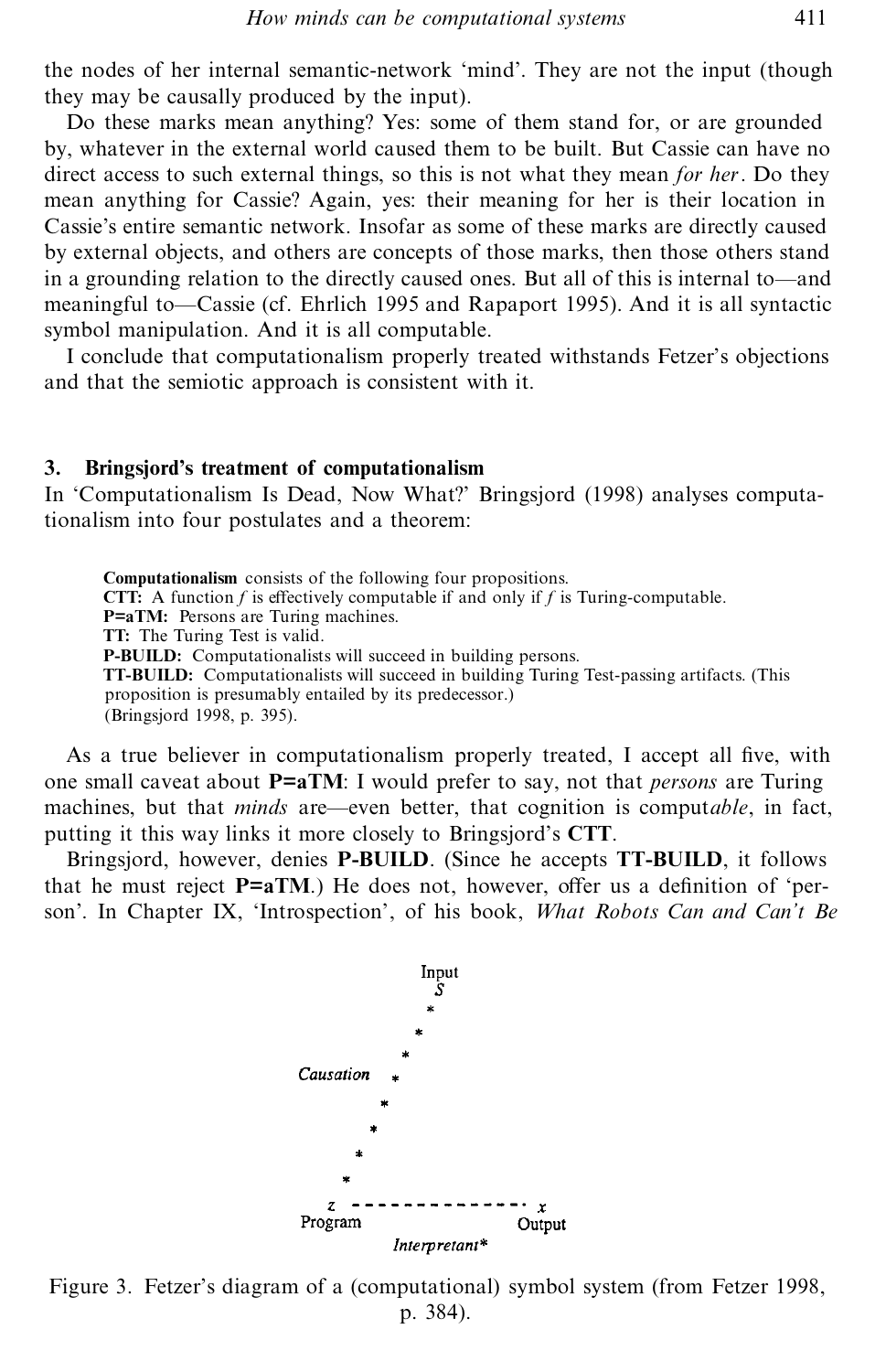(Bringsjord 1992), to which he refers us for the defense of his denial of **P-BUILD**, he argues that persons satisfy `hyper-weak incorrigibilism' but that robots cannot. I shall argue that robots *can* satisfy this feature, and I will conclude with some observations on the nature of personhood that suggest a more general way in which **P-BUILD** can be defended.

Hyper-weak incorrigibilism is essentially the following thesis (Bringsjord 1992, pp. 333–335):

- (1) Let *F* be a contingent property (i.e. one such that it is possible for something to have it and possible for something (else) to lack it).
- (2) Let *s* be a cognitive agent.
- (3) Let **C**¢ be a set of `psychological' or `Cartesian' properties (such as *being sad*, *being in pain*, *being happy*, or *seeming to see a ghost*).
- (4) Let  $\mathbf{C}''$  be defined as follows: if  $F' \in \mathbf{C}'$ , then *seeming* to have  $F' \in \mathbf{C}''$ .
- (5) Suppose  $F \in \mathbb{C}^n$  (i.e. *F* is of the form: *seeming to have F'*, for some  $F' \in \mathbb{C}^n$ , thus *seeming to be sad*, *seeming to be in pain*, *seeming to be happy* (and *seeming to seem to see a ghost*?) are all in  $\mathbb{C}^n$ .
- (6) Then it is necessary that if *s* believes that *Fs*, then *Fs* (i.e. it is necessary that if you believe that you seem to have  $F'$ , then you seem to have  $F'$ ).

Now, Bringsjord's argument concerns (1) 'logicist cognitive engineering' (as opposed to connectionist cognitive engineering), where cognitive engineering is roughly the interdisciplinary attempt to build a (computational) cognitive agent, and (2) a proposition he calls **AILOGFOUND** , namely:

If [logicist cognitive engineering] is going to succeed, then the robots to be eventually produced by this research effort will be such that

- (i) if there is some significant mental property  $G$  that persons have, these robots must also have *G*,
- (ii) the objects of their 'beliefs' (hopes, fears, etc.)—the objects of their *propositional attitudes*—are represented by formulas of some symbol system, and these formulas will be present in these robots' knowledge bases, and
- (iii) they will be physical instantiations of automata (the physical substrate of which will be something *like* current silicon hardware, but may be something as extravagant as optically-based parallel hardware).

(Bringsjord 1992, pp. 330-331.)

He uses hyper-weak incorrigibilism to refute **AILOGFOUND** as follows: from the claim that hyper-weak incorrigibilism is a significant mental property that persons have (which I will not for the moment deny) and from (i),  $i$ t follows ... that the flashy robot (call it '*r*') to be eventually produced by Cognitive Engineering will be able to introspect infallibly with respect to  $C''$ <sup>\*</sup> (Bringsjord 1992, p. 341). Therefore, by instantiating hyper-weak incorrigibilism to robot *r*, we get:

$$
\forall F[(F \text{ is contingent} \land F \in \mathbf{C}')] \supset \Box(B_r Fr \supset Fr)]. \tag{1}
$$

By (ii), this implies:

$$
\forall F[(F \text{ is contingent} \land F \in \mathbf{C}') \supset \Box((\ll Fr \gg \in D(\mathcal{B})) \supset Fr)],\tag{2}
$$

where  $\ll F$  benotes the first-order formula corresponding to the proposition '*Fr*',  $\mathscr{B}$  is a set of first-order formulas that *r* 'believes initially', and  $D(\mathscr{B}) = \{ \alpha \mid \mathscr{B} \vdash \alpha \}$ is the robot's knowledge base (Bringsjord 1992, p. 340). *The underlying assumption here is that for robot* r *to believe a proposition is for a ®rst-order representation of*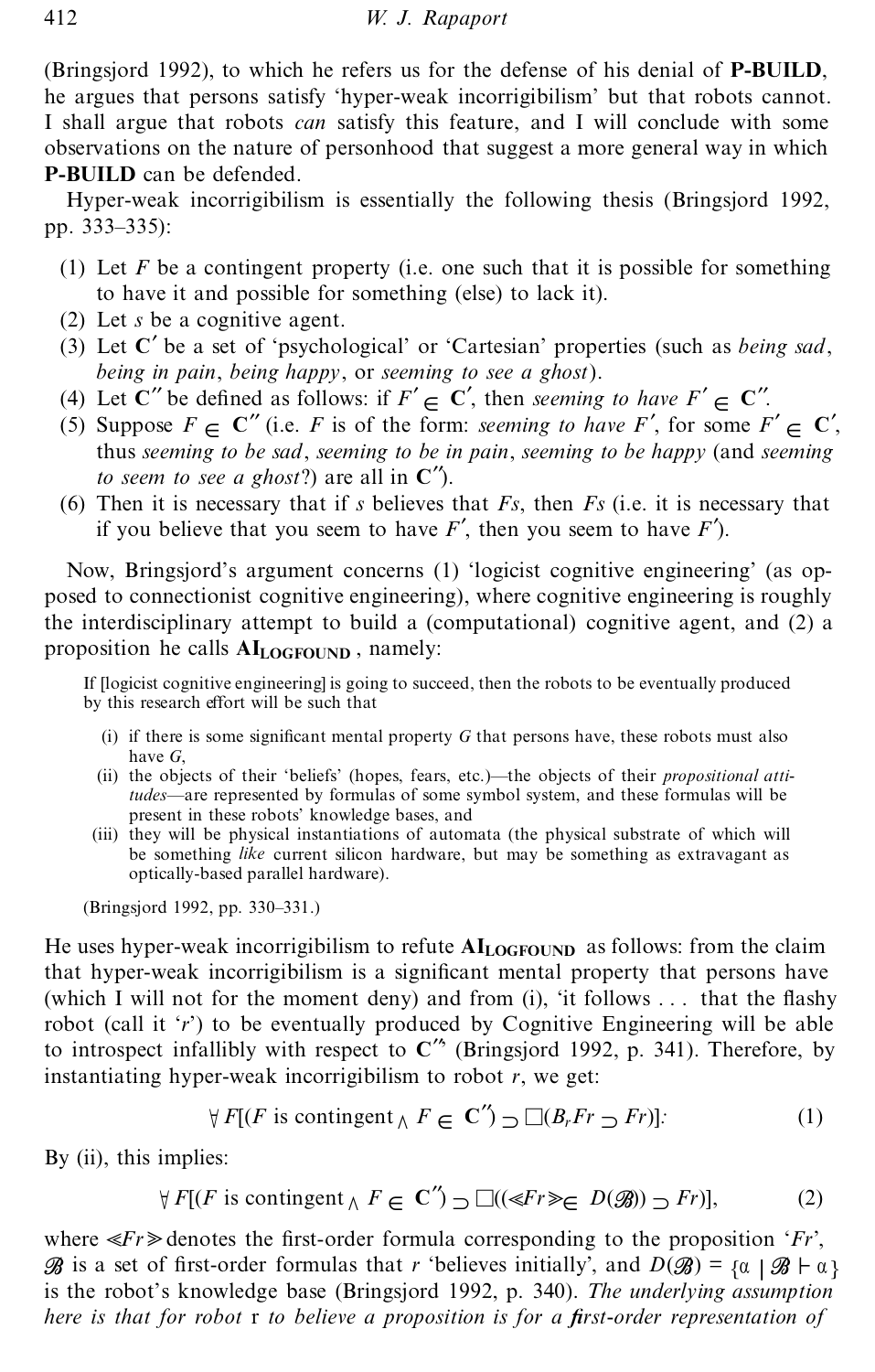*the proposition to be an element of robot* r*'s knowledge base*, or, as it is sometimes called, the robot's `belief box'.

Next, let  $F^* \in \mathbb{C}$ , Bringsjord suggests taking *seeming to be in pain* as  $F^*$ . Hence,

$$
\Box[(\llcorner F^*r \gg \in D(\mathcal{B})) \supset F^*r]. \tag{3}
$$

(For example, necessarily, if the formula `*r* seems to be in pain' is in robot *r*'s belief box, then *r* seems to be in pain.)

Suppose that  $-F^*r$ , for example, that it is *not* the case that the robot seems to be in pain. (Bringsjord does not specify this assumption, but I think that it is needed for what follows.) Now, 'since it's physically possible that the hardware substrate of *r* fail, and since, in turn, it's physically possible that this failure be the cause of  $\ll F^*$  *P* $\gtrsim$  *D*( $\mathcal{B}$ )' (Bringsjord 1992, p. 342), we have:

$$
\Diamond (\ll F^*r \gg_{\mathsf{E}} D(\mathcal{B}) \land \neg F^*r), \tag{4}
$$

which contradicts (3). Therefore, **AI**<sub>LOGFOUND</sub> is false. Therefore, logicist cognitive engineering will fail.

There are a number of questions I have about this argument. For one thing, what does it mean for a cognitive agent to *seem* to have a property? It could mean that it seems *to someone else* that the agent has the property, for example, it might seem to *me* that the robot is in pain if it *acts* (as if) in pain. But for *seeming* to have a property to make sense in hyper-weak incorrigibilism, I think it has to mean that it seems *to the agent* that the agent itself has the property.<sup>6</sup> But, then, what does this mean for the robot? Does it mean that there is a `seeming box' such that if the first-order formula expressing that the robot has the property is in the seeming-box, then it seems to the robot that it has the property? Not only does this make *seeming* to have a property much like *believing* oneself to have it, but I suggest (without argument) that that is just what it is. At any rate, let us suppose so for the sake of argument.<sup>7</sup> Then the brunt of hyper-weak incorrigibilism is this:

$$
\Box (B_r B_r F' r \supset B_r F' r), \qquad (5)
$$

where  $F' \in \mathbb{C}'$ , e.g. necessarily, if the robot believes that it believes itself to be in pain, then it believes itself to be in pain.

This leads to another problem I have with Bringsjord's argument: the assumption underlying the inference to the belief-box version of hyper-weak incorrigibilism  $(2)$  is somewhat simplistic. Sophisticated computational cognitive agents need not equate belief in a proposition *P* with the mere presence of a representation of *P* in the knowledge base. For example, for reasons independent of the present considerations (see Shapiro and Rapaport 1992 and Rapaport *et al.* 1997), we represent Cassie's believing a proposition in two distinct ways: one way is by `asserting' the node representing the propositional object of her mental act of believing. This is a 'flag' that *is* roughly equivalent to placing the node in a 'belief box', as in the (simplified) semantic-network representation using the assertion flag of Cassie's belief that John is rich, as shown in figure 4. The other way is to represent explicitly that Cassie herself believes the proposition in question, as in the  $(simplified)$  semantic-network representation using an explicit  $I$  (Cassie) believe that' operator, as shown in figure 5. One reason for allowing these two different representations is that we want to be able to represent that Cassie *believes* that she believes something even if she believes that it is *not* the case. This can be done roughly as shown in figure 6. Here, Cassie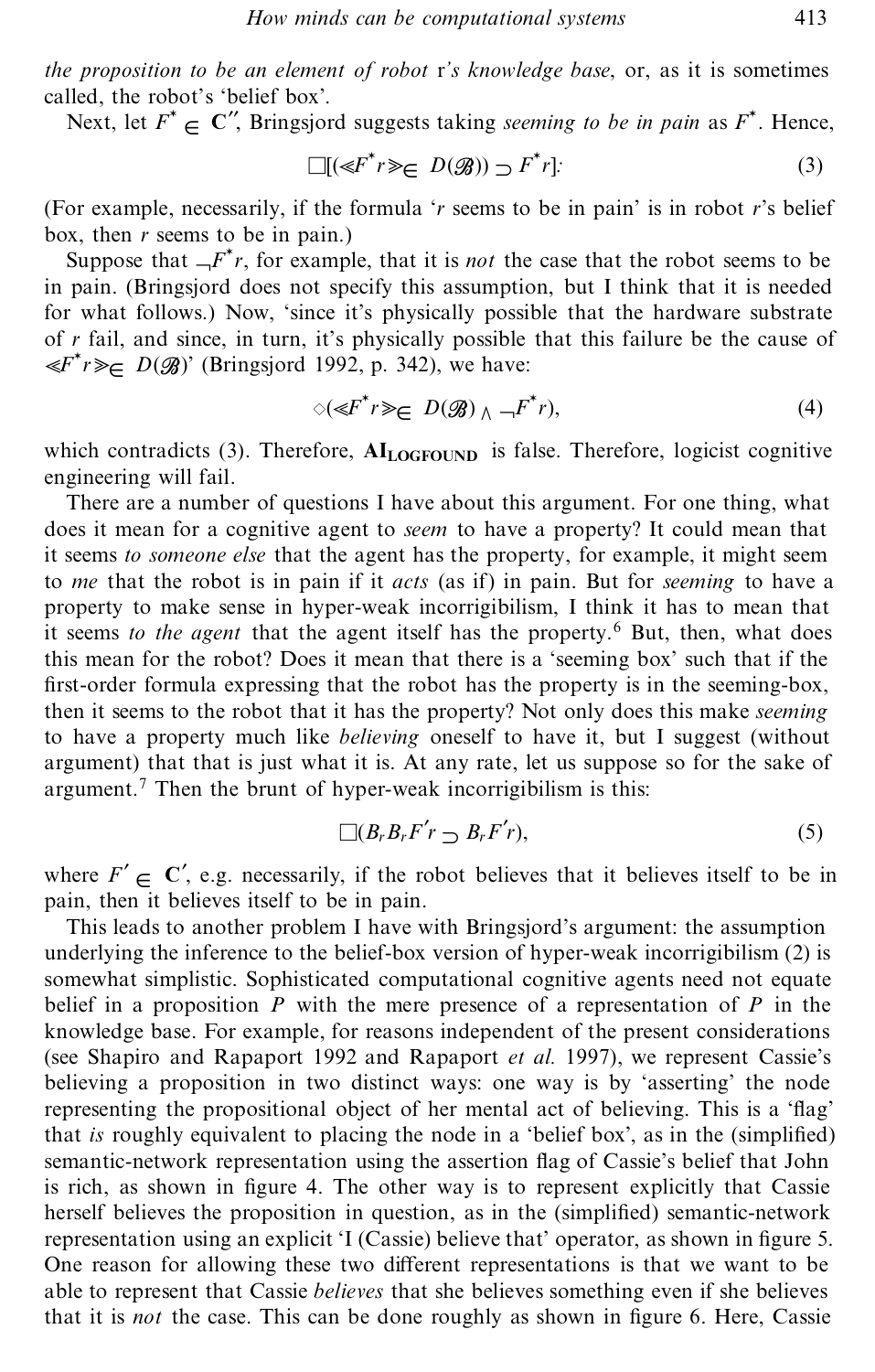believes that she herself believes M1, but she does not: M2 represents her believing that she herself believes  $M1$ ,  $M3$  represents her belief that  $-M1$ .

But now, given our interpretation of seeming to be in pain (say) as believing oneself to be in pain, what happens on the simplistic belief-box theory? The consequent of (5) becomes:

$$
\llbracket Fr \gg_{\leftarrow} D(\mathcal{B}),\tag{6}
$$

i.e. a formula representing the proposition that *r* is in pain is in *r*'s belief box. But what is the antecedent of (5)? The question is: How does one represent nested beliefs in a belief-box theory? Bringsjord says that we need an epistemic logic and that  $\ll B_f$ *Fr* $\gtrsim$  *D*( $\mathcal{B}$ )—but then how does  $\ll B_f$ *Fr* $\gg$  being in *D*( $\mathcal{B}$ ) relate to  $\ll F$ *r* $\gg$  being in  $D(\mathscr{B})$ ? Bringsjord does not say, so let me speculate that, in fact, nested beliefs



Figure 4. M1 is a simplified SNePS representation of the proposition that John is rich, using an assertion flag (!) to indicate that Cassie believes it.



Figure 5.  $M2$  is a simplified SNePS representation of the proposition that Cassie believes M1. The `I-pointer' to the node that represents Cassie indicates that the node labeled `Cassie' is her self-concept. She would express M2 as `I believe that John is rich'. Since M2 is asserted, Cassie believes that she (herself) believes that John is rich. If M1 were asserted, then Cassie would believe that John is rich. But M1 is not asserted, so it is not the case that Cassie believes that John is rich (even though she believes that she believes it) (see Rapaport *et al.* (1997)) for more on the 'I-pointer').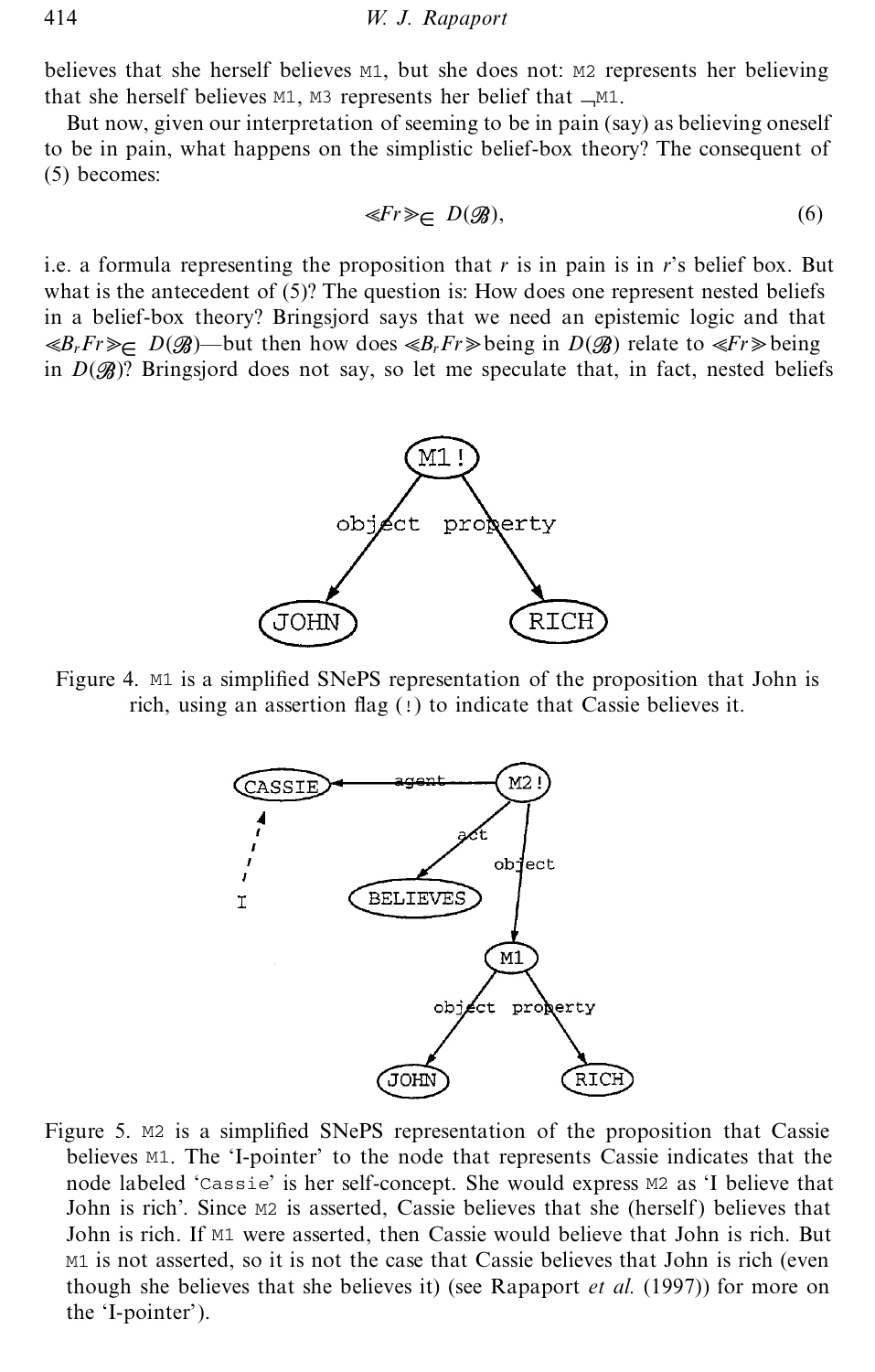collapse:  $B_r B_r F r$  just becomes  $\ll F r \gg \subset D(\mathcal{B})$ . But then (5) is a tautology. Hence, any robot satisfies hyper-weak incorrigibilism.

Let me trade on the kind words of Bringsjord in his footnote 3, in which he praises our work on Cassie, and suggest how Cassie would fare in this case. First, hyper-weak incorrigibilism would have to be part of her `unconscious' processing mechanism, much as her reasoning ability is—i.e. hyper-weak incorrigibilism would not be encoded explicitly as a `conscious' belief but would govern the way she thinks. Second, what it would mean is this: whenever Cassie believed (via the assertion flag) that she believed (represented via the `I (Cassie) believe that' operator) that she is in pain (say), then she would believe (via the assertion flag) that she *was* in pain—i.e. asserting `Cassie believes that she herself is in pain' would automatically assert that Cassie was in pain. In figure 7, hyper-weak incorrigibilism would mean that if  $M12$ were asserted, then M10 would automatically also be asserted. Now suppose that Cassie believes (via assertion) that she is *not* in pain (M11 in figure 7). And suppose that a hardware failure asserts a Cassie-believes-that belief that she herself *is* in pain ( $M12$  in figure 7). Hyper-weak incorrigibilism would then assert that she is in pain (i.e. it would cause an assertion operator to be applied to  $M10$  in figure 7), contradicting her explicit (asserted) belief that she is not in pain, i.e. M10 and M11, both asserted, are inconsistent.

What actually happens with Cassie? *At this point, the SNePS belief-revision system* (SNeBR (Martins and Shapiro 1988, Martins and Cravo 1991, Cravo and Martins 1993, Ehrlich 1995)) *is invoked,* alerting Cassie to the fact that her beliefs are inconsistent, *and she would have to give one of them up*. Whichever one she gives up will maintain hyper-weak incorrigibilism, for either she will correct the hardware failure and unassert M12, the Cassie-believes-that belief that she is in pain, or she will decide that she *is* in pain after all.

Thus, I do not think that Bringsjord has made his case that **AILOGFOUND** and therefore logicist cognitive engineering fail, and hence that hyper-weak incorrigibilism rules out Turing-Test-passing artifacts from personhood. Moreover, why could



Figure 6. M3 represents the proposition that  $-M1$ . The min-max-arg case frame says that at least 0 and at most 0 of the propositions pointed to by the arg arc are true. M3 is asserted, so Cassie believes -M1. Since M2 is also asserted, Cassie believes that she believes  $M1$ , but she also believes that  $-M1$ . (See Shapiro and Rapaport 1987 and Martins and Shapiro 1988 for details.)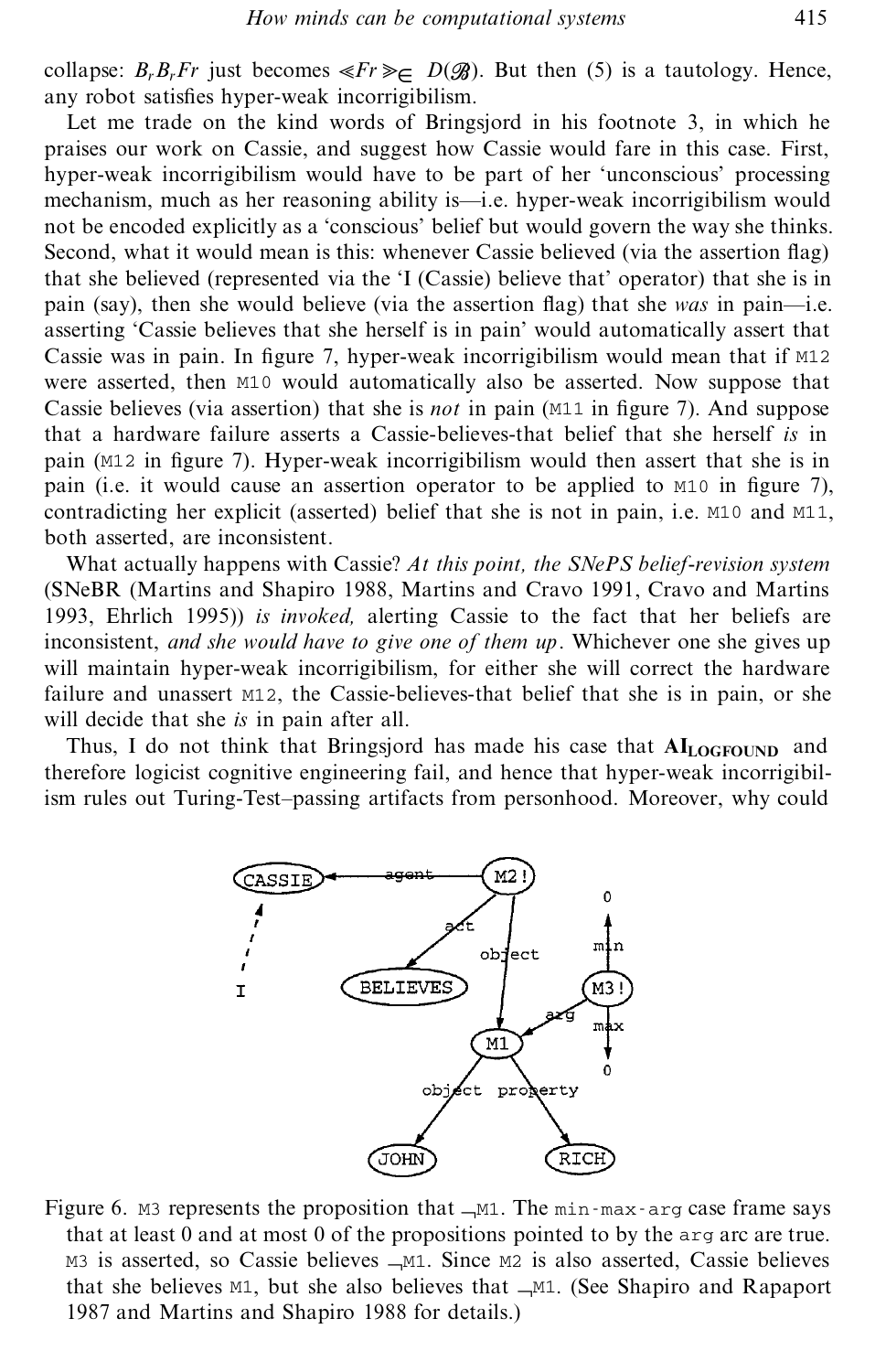not an analogous neural hardware (i.e. brain) failure cause a similar problem for us? Maybe hyper-weak incorrigibilism is not a necessary feature of persons after all. (Indeed, if hyper-weak incorrigibilism were implemented in Cassie's mind as an explicit `rule' that she believed, then, when she realized that her beliefs were inconsistent, she could simply reject *it* instead of either M12 or M10!)

In any case, I reject clause (ii) of **AI**<sub>LOGFOUND</sub> (the clause that posits belief boxes). Replacing it with a more sophisticated belief-representation mechanism can, I believe, save computationalism. At the very least, it shows that **P-BUILD** has not yet been refuted.

But suppose Bringsjord can strengthen his argument to meet my objections. I still think that **P-BUILD** is true, for an entirely different—and more general—reason. Suppose that **TT-BUILD** is true (as both Bringsjord and I hold). I maintain that such Turing-Test-passing artifacts will be such that we will, *in fact* treat them morally as if they were persons—i.e. they will have the moral and perhaps legal status of persons (cf. Asimov (1976) and Rapaport (1988)). That is, our concept of *person* will be broadened to include not only human persons, but non-human computational ones. In much the same way that our concept of *mind* can be broadened to include not only human minds but other animal and computational ones, thus making *Mind* something like an abstract data type implemented in humans, other animals, and computers, so we will come to see an `abstract data type' *Person* as implemented in both humans and robots. (Legally, corporations already implement it, cf. Willick (1985) and Rapaport (1988, Section 4.2).) I maintain, that is, that it would be morally wrong to harm an entity that, in virtue of passing the Turing Test, we accept as being intelligent, *even if philosophers like Fetzer, Bringsjord, and Searle are right about propositions like* **P-BUILD**. We already consider it morally wrong to harm



Figure 7. M10 represents that Cassie is F, M12 represents that Cassie believes that she herself is F,  $M11$  represents  $-M10$ . By hyper-weak incorrigibilism, if  $M12$  is asserted—i.e. if Cassie believes  $M12$ , i.e. if Cassie believes that she herself believes that she herself is  $F$ , i.e. if Cassie believes that she herself seems to be  $F$ —then  $M10$  must be asserted—i.e. Cassie believes that she herself is F, i.e. Cassie seems to be F. If M11 is asserted, then Cassie believes  $-M10$ , i.e. Cassie believes that she herself is not F, i.e. Cassie does not seem to be F. If both M10 and M11 are asserted, then Cassie has inconsistent beliefs, and SNeBR will be invoked (see text).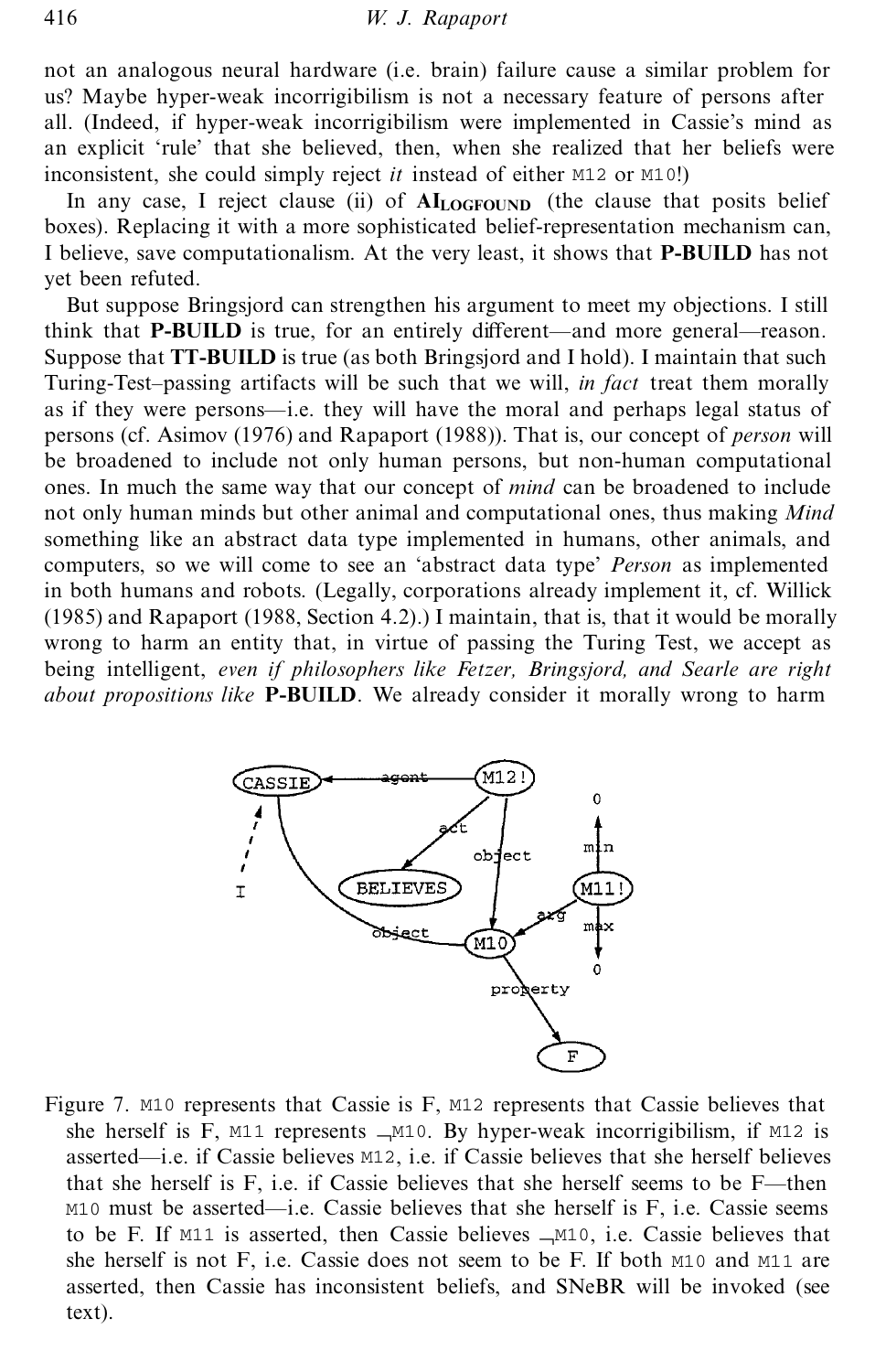non-human animals, and the more intelligent (the more human-like?) the animal, the more it seems to be morally wrong. Surely we would owe intelligent robots no less.<sup>8</sup>

## **Notes**

- 1. An interesting title given that, at the time that Turing wrote his original paper on what are now called `Turing machines', a `computer' was a *human* who did computations for a living!
- 2. Shapiro, in conversation, has pointed out to me that interactive algorithms, such as those used by our Cassie system for natural-language interaction with a (human) user (Shapiro and Rapaport 1987, 1995, Rapaport 1988, Shapiro 1989), are not reliable or completable, yet they are clearly algorithmic.
- 3. Although, on Occam's-razor-like grounds, any such non-computational thinking might be so marginal as to be eliminable.
- 4. I might even be able to agree with Penrose: Penrose's arguments, as I understand them, are of the form: *if* mental phenomena are quantum processes, then they are not algorithmic (Penrose 1989, cf. Fetzer 1994, p. 10). It is important to remember, however, that the antecedent has not been established, not even by Penrose. Even so, if mental phenomena are comput*able*, then even if they are not comput*ed*, perhaps because they are quantum phenomena, computationalism wins.
- 5. Note the need to posit the brain's (or the mind's) ability to be partitioned into syntax-like neuron firings that are interpreted by semantic-like neuron firings. But it is all just neuron firings, i.e. syntax (see below). Also note the methodologically solipsistic nature of this theory.
- 6. This use of 'the agent itself' is a 'quasi-indicator', see Castaneda  $(1966)$ , Rapaport (1986) and Rapaport *et al.* (1997).
- 7. In discussion, Bringsjord has offered the following counterexample to my identification of seeming to have a property with believing oneself to have it: in the case of optical illusions in which appearance differs from reality, such as the Muller-Lyer illusion, in which two lines of equal length appear to have different lengths, it seems to me that the lines have different lengths even while it is the case that I sincerely believe them to have the same length. I agree that this shows that seeming to have a property can differ from believing oneself to have it. However, arguably this is not a case of what Bringsjord calls `Cartesian' properties. For Cartesian properties, I think that seeming to have a property *is* believing oneself to have it.
- 8. An ancestor of this paper was presented as part of an invited symposium, `Are Minds Computational Systems?', at the 88th Annual Meeting of the Southern Society for Philosophy and Psychology, Nashville, 5 April 1996, with other papers by James H. Fetzer and Selmer Bringsjord. I am grateful to Fetzer for organizing the symposium and to Bringsjord, Fetzer, and members of the SNePS Research Group for comments on earlier versions.

## **References**

- Angluin, D. and Smith, C. H., 1992, Inductive inference. *Encyclopedia of Artificial Intelligence*, 2nd edition, edited by S. C. Shapiro (New York: John Wiley and Sons), pp. 672-682.
- Asimov, I., 1976, The bicentennial man. *The Bicentennial Man and Other Stories* (Garden City, NY: Doubleday), pp. 135-172.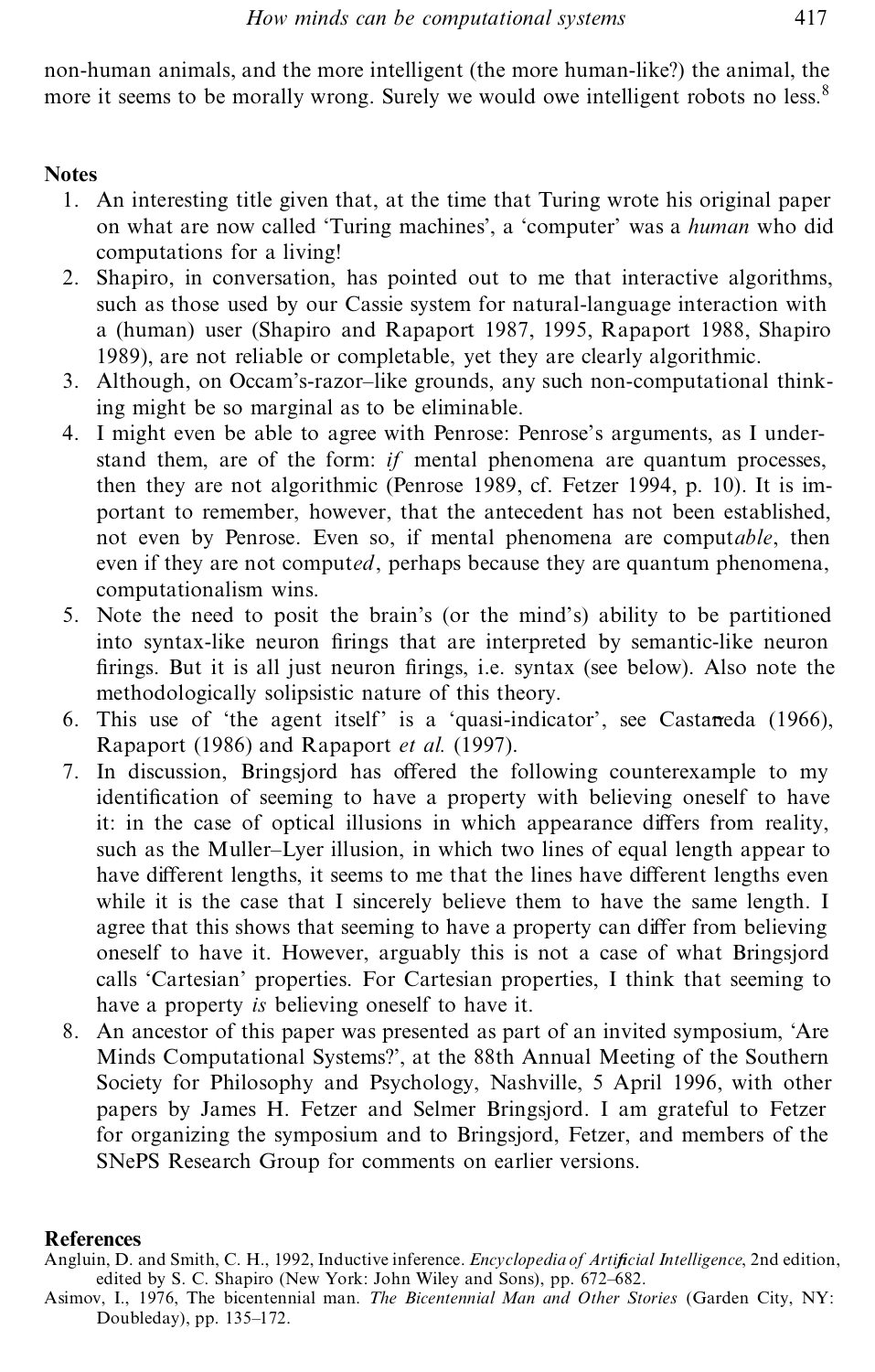- Bringsjord, S., 1992, *What Robots Can and Can't Be* (Dordrecht, The Netherlands: Kluwer Academic Publishers).
- Bringsjord, S., 1998, Computationalism is dead, now what? *Journal of Experimental* & Theoretical Artificial *Intelligence*, this issue, pp. 393-402.
- Castaneda, H.-N., 1966, 'He': a study in the logic of self-consciousness, *Ratio*, **8**: 130–157.
- Cleland, C. E., 1993, Is the Church±Turing thesis true?, *Minds and [Machines](http://www.ingentaselect.com/rpsv/cgi-bin/linker?ext=a&reqidx=/0924-6495^28^293L.283[mcbca=0])*, **3**: 283±312.
- Cravo, M. R., and Martins, J. P., 1993, SNePSwD: a newcomer to the SNePS family. *Journal of Experimental and Theoretical Artificial Intelligence*, 5: 135–148.
- Dennett, D. C., 1971, Intentional systems. *Journal of Philosophy*, 68: 87–106, reprinted in Dennett, D. C., *Brainstorms* (Montgomery, VT: Bradford Books), pp. 3–22.
- Ehrlich, K., 1995, Automatic vocabulary expansion through narrative context. *Technical Report 95-09* (Buffalo: SUNY Buffalo Department of Computer Science).
- Fetzer, J. H., 1994, Mental algorithms: are minds computational systems? *Pragmatics and Cognition*, **2**:  $1-29$ .
- Fetzer, J. H., 1998, People are not computers: (most) thought processes are not computational procedures. *Journal of Experimental & Theoretical Artificial Intelligence, this issue, pp. 371–391.*
- Findler, N. V., 1993, Heuristic. *Encyclopedia of Computer Science*, 3rd edition, edited by A. Ralston and E. D. Reilly (New York: Van Nostrand Reinhold), pp. 611–612.
- Haugeland, J., 1985, *Artificial Intelligence: The Very Idea* (Cambridge, MA: MIT Press).
- Herman, G. T., 1993, Algorithms, Theory of. *Encyclopedia of Computer Science*, 3rd edition, edited by A. Ralston and E. D. Reilly (New York: Van Nostrand Reinhold), pp. 37–39.
- Korf, R. E., 1992, Heuristics. *Encyclopedia of Artificial Intelligence*, 2nd edition, edited by S. C. Shapiro (New York: John Wiley and Sons), pp.  $611-615$ .
- Korfhage, R. R., 1993, Algorithm. *Encyclopedia of Computer Science*, 3rd edition, edited by A. Ralston and E. D. Reilly (New York: Van Nostrand Reinhold), pp. 27–29.
- Maloney, J. C., 1987, The right stuff: the mundane matter of mind. *Synthese*, 70: 349-372.
- Maloney, J. C., 1989, *The Mundane Matter of the Mental Language* (Cambridge, UK: Cambridge University Press).
- Martins, J. P. and Cravo M. R., 1991, How to change your mind. *Notes*, **25**: 537–551.
- Martins, J. and Shapiro, S. C., 1988, A model for belief revision. *Artificial [Intelligence](http://www.ingentaselect.com/rpsv/cgi-bin/linker?ext=a&reqidx=/0004-3702^28^2935L.25[aid=732088,csa=0004-3702^26vol=35^26iss=1^26firstpage=25])*, 35: 25–79.
- McCarthy, J., 1968, Programs with common sense. *Semantic Information Processing*, edited by M. Minsky (Cambridge, MA: MIT Press), pp. 403–418, reprinted in Brachman, R. J. and Levesque, H. J. (eds), 1985, *Readings in Knowledge Representation* (Los Altos, CA: Morgan Kaufmann), pp. 299–307.
- Muggleton, S. and Page, D., 1998, Special issue on inductive logic programming, *Journal of Logic Programming* (in press).
- Penrose, R., 1989, *The Emperor's New Mind: Concerning Computers, Minds, and the Laws of Physics* (Oxford: Oxford University Press).
- Pylyshyn, Z., 1985, *Computation and Cognition: Toward a Foundation for Cognitive Science*, 2nd edition (Cambridge, MA: MIT Press).
- Quillian, M. R., 1967, Word concepts: a theory and simulation of some basic semantic capabilities. *Behavioral Science*, 12: pp. 410–430, reprinted in Brachman, R. J. and Levesque, H. J. (eds), 1985, *Readings in Knowledge Representation* (Los Altos, CA: Morgan Kaufmann), pp. 97-118.
- Rapaport, W. J., 1986, Logical foundations for belief representation. *[Cognitive](http://www.ingentaselect.com/rpsv/cgi-bin/linker?ext=a&reqidx=/0364-0213^28^2910L.371[mcbca=0]) Science*, **10**: 371±422.
- Rapaport, W. J., 1988, Syntactic semantics: foundations of computational natural-language understanding. *Aspects of Artificial Intelligence*, edited by J. H. Fetzer (Dordrecht, Holland: Kluwer Academic Publishers), pp. 81±131, reprinted in Dietrich, E. (ed.), 1994, *Thinking Computers and Virtual Persons: Essays on the Intentionality of Machines* (San Diego: Academic Press), pp. 225–273.
- Rapaport, W. J., 1993, Cognitive science. *Encyclopedia of Computer Science*, 3rd edition, edited by A. Ralston and E. D. Reilly (New York: Van Nostrand Reinhold), pp. 185-189.
- Rapaport, W. J., 1995, Understanding understanding: syntactic semantics and computational cognition. *Philosophical Perspectives*, Vol. 9, *AI, Connectionism, and Philosophical Psychology*, edited by J. E. Tomberlin (Atascadero, CA: Ridgeview), pp. 49–88.
- Rapaport, W. J., Shapiro, S. C. and Wiebe, J. M, 1997, Quasi-indexicals and knowledge reports. *[Cognitive](http://www.ingentaselect.com/rpsv/cgi-bin/linker?ext=a&reqidx=/0364-0213^28^2921L.63[aid=732090,mcbca=0]) Science* **21**: 63-107.
- Shapiro, S. C., 1989, The CASSIE projects: an approach to natural language competence. *Proceedings of the* 4th *Portuguese Conference on Artificial Intelligence*, Lisbon (Berlin: Springer-Verlag), pp. 362– 380.
- Shapiro, S. C., 1992, Artificial Intelligence. *Encyclopedia of Artificial Intelligence*, 2nd edition, edited by S. C. Shapiro (New York: John Wiley and Sons), pp. 54–57, revised version appears in Ralston, A., and Reilly, E. D. (eds), *Encyclopedia of Computer Science*, 3rd edition (New York: Van Nostrand Reinhold), pp. 87-90.
- Shapiro, S. C., 1995, Computationalism. *Minds and [Machines](http://www.ingentaselect.com/rpsv/cgi-bin/linker?ext=a&reqidx=/0924-6495^28^295L.517[mcbca=0])*, 5: 517-524.
- Shapiro, S. C. and Rapaport, W. J., 1987, SNePS considered as a fully intensional propositional semantic network. *The Knowledge Frontier: Essays in the Representation of Knowledge*, edited by N. Cercone and G. McCalla (New York: Springer-Verlag), pp. 262-315.